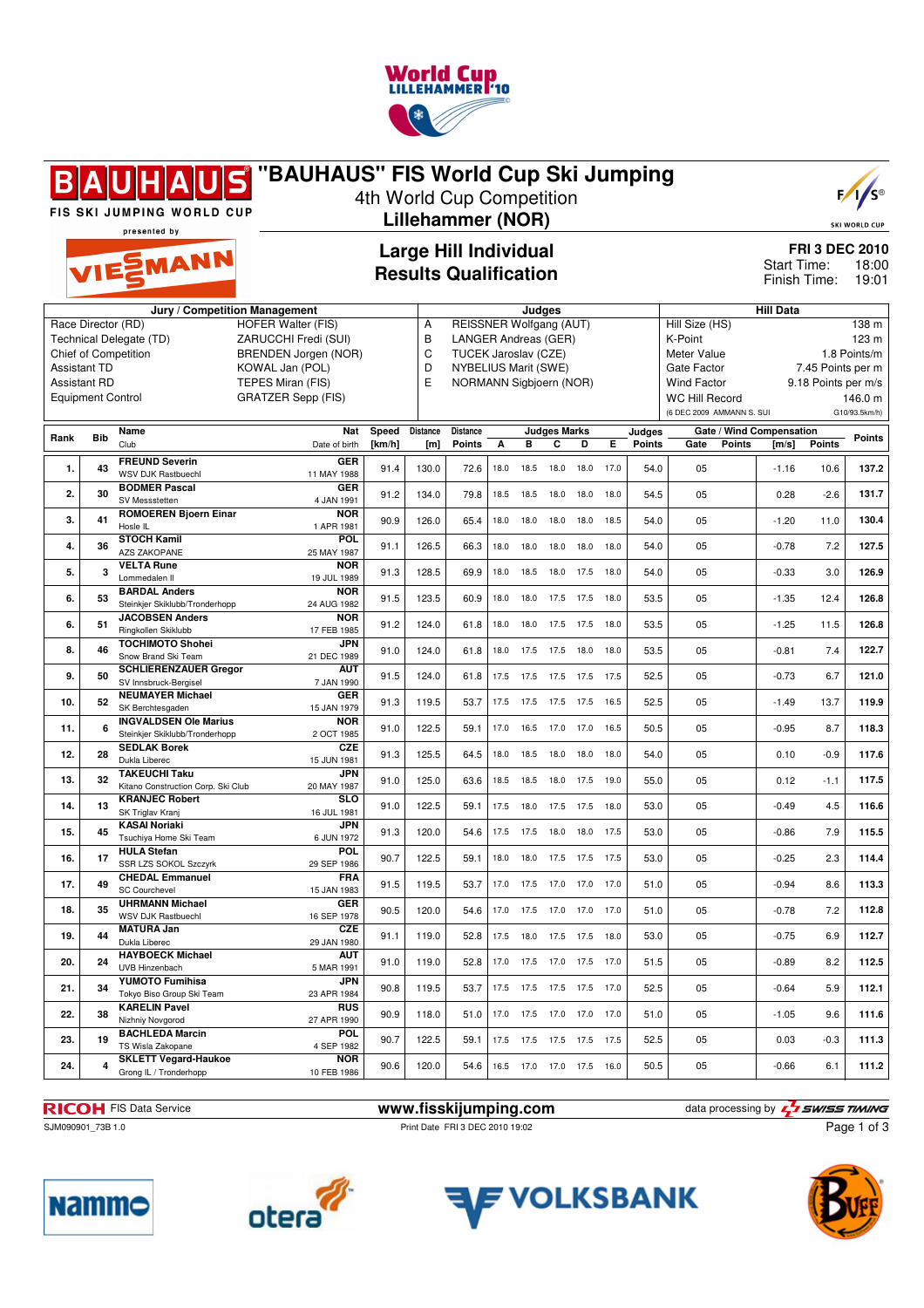

## **"BAUHAUS" FIS World Cup Ski Jumping** S R



SKI WORLD CUP

FIS SKI JUMPING WORLD CUP presented by

**SMANN** 

## 4th World Cup Competition **Lillehammer (NOR)**

**Large Hill Individual Results Qualification**

**FRI 3 DEC 2010** 18:00 19:01 Start Time: Finish Time:

| Rank                 | <b>Bib</b>     | Name                                              | Nat                       | Speed  | <b>Distance</b> | <b>Distance</b> |      |                | Judges Marks |      |      | Judges        |      |               | Gate / Wind Compensation |               | <b>Points</b> |
|----------------------|----------------|---------------------------------------------------|---------------------------|--------|-----------------|-----------------|------|----------------|--------------|------|------|---------------|------|---------------|--------------------------|---------------|---------------|
|                      |                | Club                                              | Date of birth             | [km/h] | [m]             | <b>Points</b>   | A    | B              | C            | D    | Е    | <b>Points</b> | Gate | <b>Points</b> | [m/s]                    | <b>Points</b> |               |
|                      |                | <b>ELVERUM SORSELL Kim Rene</b>                   | <b>NOR</b>                |        |                 |                 |      |                |              |      |      |               |      |               |                          |               |               |
| 25.                  | 5              | Ullensaker Skiklubb                               | 6 OCT 1988                | 91.5   | 117.5           | 50.1            | 17.0 | 17.5           | 17.5         | 17.0 | 17.5 | 52.0          | 05   |               | $-0.95$                  | 8.7           | 110.8         |
|                      |                | <b>KORNILOV Denis</b>                             | <b>RUS</b>                |        |                 |                 |      |                |              |      |      |               |      |               |                          |               |               |
| 26.                  | 37             | Sdushor N. Novgorod Dinamo                        | 17 AUG 1986               | 91.2   | 117.5           | 50.1            | 17.5 | 17.5           | 17.5         | 17.5 | 17.0 | 52.5          | 05   |               | $-0.84$                  | 7.7           | 110.3         |
|                      |                | RUUSKANEN Juha-Matti                              | <b>FIN</b>                |        |                 |                 |      |                |              |      |      |               |      |               |                          |               |               |
| 27.                  | 33             | Puijon Hiihtoseura                                | 24 JUL 1984               | 91.3   | 120.5           | 55.5            | 17.5 | 17.5           | 17.0         | 17.5 | 17.5 | 52.5          | 05   |               | $-0.20$                  | 1.8           | 109.8         |
|                      | 47             | <b>PREVC Peter</b>                                | <b>SLO</b>                |        |                 |                 |      |                |              |      |      |               |      |               |                          |               |               |
| 28.                  |                | SK Triglav Kranj                                  | 20 SEP 1992               | 91.4   | 117.5           | 50.1            | 17.0 | 18.0           | 17.0         | 17.0 | 17.0 | 51.0          | 05   |               | $-0.86$                  | 7.9           | 109.0         |
| 29.                  | 26             | <b>MEZNAR Mitja</b>                               | <b>SLO</b>                | 91.7   | 119.5           | 53.7            | 17.0 | 18.0           | 17.0         | 17.0 | 17.5 | 51.5          | 05   |               | $-0.39$                  | 3.6           | 108.8         |
|                      |                | <b>NSK Trzic Trifix</b>                           | 30 JUN 1988               |        |                 |                 |      |                |              |      |      |               |      |               |                          |               |               |
| 30.                  | 42             | <b>LOITZL Wolfgang</b>                            | <b>AUT</b>                | 91.5   | 115.0           | 45.6            | 17.0 | 17.5           | 17.5         | 17.0 | 17.5 | 52.0          | 05   |               | $-0.91$                  | 8.4           | 106.0         |
|                      |                | <b>WSC Bad Mitterndorf</b>                        | 13 JAN 1980               |        |                 |                 |      |                |              |      |      |               |      |               |                          |               |               |
| 31.                  | $\mathbf{1}$   | <b>ROENSEN Atle Pedersen</b>                      | <b>NOR</b>                | 91.9   | 120.5           | 55.5            | 17.5 | 17.0           | 17.5         | 17.0 | 17.0 | 51.5          | 05   |               | 0.14                     | $-1.3$        | 105.7         |
|                      |                | Eidsvoll IF                                       | 13 AUG 1988               |        |                 |                 |      |                |              |      |      |               |      |               |                          |               |               |
| 32.                  | 39             | <b>KOUDELKA Roman</b><br>LSK Lomnice nad Popelkov | <b>CZE</b><br>9 JUL 1989  | 90.7   | 114.0           | 43.8            | 17.0 | 17.5           | 17.5         | 17.5 | 17.0 | 52.0          | 05   |               | $-1.05$                  | 9.6           | 105.4         |
|                      |                | <b>KOCH Martin</b>                                | <b>AUT</b>                |        |                 |                 |      |                |              |      |      |               |      |               |                          |               |               |
| 33.                  | 48             | SV Villach                                        | 22 JAN 1982               | 91.6   | 117.5           | 50.1            | 17.0 | 17.0           | 16.5         | 17.0 | 16.5 | 50.5          | 05   |               | $-0.50$                  | 4.6           | 105.2         |
|                      |                | <b>SCHMITT Martin</b>                             | GER                       |        |                 |                 |      |                |              |      |      |               |      |               |                          |               |               |
| 33.                  | 8              | SC Furtwangen                                     | 29 JAN 1978               | 91.3   | 115.5           | 46.5            | 16.5 | 17.5           | 17.0         | 16.5 | 17.0 | 50.5          | 05   |               | $-0.89$                  | 8.2           | 105.2         |
|                      |                | <b>MECHLER Maximilian</b>                         | <b>GER</b>                |        |                 |                 |      |                |              |      |      |               |      |               |                          |               |               |
| 35.                  | 21             | WSV Isny                                          | 3 JAN 1984                | 90.9   | 117.0           | 49.2            | 17.0 | 17.5           | 17.0         | 16.5 | 16.5 | 50.5          | 05   |               | $-0.44$                  | 4.0           | 103.7         |
|                      |                | JANDA Jakub                                       | <b>CZE</b>                |        |                 |                 |      |                |              |      |      |               |      |               |                          |               |               |
| 36.                  | 40             | Dukla Liberec                                     | 27 APR 1978               | 90.9   | 113.5           | 42.9            | 16.5 | 17.5           | 17.5         | 16.5 | 17.0 | 51.0          | 05   |               | $-0.97$                  | 8.9           | 102.8         |
| 37.                  | 29             | <b>HAJEK Antonin</b>                              | CZE                       | 90.9   | 118.5           |                 |      |                |              |      |      | 52.5          | 05   |               |                          | $-3.7$        | 100.7         |
|                      |                | Dukla Liberec                                     | 12 FEB 1987               |        |                 | 51.9            | 17.5 | 17.5           | 17.0         | 17.5 | 17.5 |               |      |               | 0.40                     |               |               |
| 37.                  | 9              | <b>HLAVA Lukas</b>                                | CZE                       | 91.4   | 114.5           | 44.7            | 17.5 | 16.5           | 17.0         | 17.0 | 16.0 | 50.5          | 05   |               | $-0.60$                  | 5.5           | 100.7         |
|                      |                | Dukla Liberec                                     | 10 SEP 1984               |        |                 |                 |      |                |              |      |      |               |      |               |                          |               |               |
| 39.                  | 27             | <b>ZHAPAROV Radik</b>                             | <b>KAZ</b>                | 91.0   | 116.5           | 48.3            | 16.5 | 16.5           | 17.5         | 17.0 | 17.0 | 50.5          | 05   |               | $-0.17$                  | 1.6           | 100.4         |
|                      |                | Shvsm Dinamo                                      | 29 FEB 1984               |        |                 |                 |      |                |              |      |      |               |      |               |                          |               |               |
| 40.                  | 23             | <b>TROFIMOV Roman-Sergeevich</b>                  | <b>RUS</b>                | 90.7   | 112.5           | 41.1            | 17.0 | 16.5 17.5 17.0 |              |      | 16.5 | 50.5          | 05   |               | $-0.90$                  | 8.3           | 99.9          |
|                      |                | Moskva Shvsm                                      | 19 NOV 1989               |        |                 |                 |      |                |              |      |      |               |      |               |                          |               |               |
|                      |                |                                                   |                           |        |                 |                 |      |                |              |      |      |               |      |               |                          |               |               |
| <b>Not Qualified</b> |                |                                                   |                           |        |                 |                 |      |                |              |      |      |               |      |               |                          |               |               |
| 41.                  | 15             | <b>KUETTEL Andreas</b>                            | $\overline{\text{SUI}}$   | 91.3   | 114.0           | 43.8            | 16.5 | 17.5           | 16.5         | 17.0 | 17.5 | 51.0          | 05   |               | $-0.49$                  | 4.5           | 99.3          |
|                      |                | <b>SC Einsiedeln</b>                              | 25 APR 1979               |        |                 |                 |      |                |              |      |      |               |      |               |                          |               |               |
| 42.                  | $\overline{2}$ | <b>FANNEMEL Anders</b><br>Hornindal II            | <b>NOR</b><br>13 MAY 1991 | 90.7   | 116.0           | 47.4            | 17.0 | 15.0           | 17.0         | 16.5 | 16.5 | 50.0          | 05   |               | 0.02                     | $-0.2$        | 97.2          |
|                      |                | <b>KUBACKI Dawid</b>                              | POL                       |        |                 |                 |      |                |              |      |      |               |      |               |                          |               |               |
| 43.                  | 22             | TS Wisla Zakopane                                 | 12 MAR 1990               | 91.0   | 112.0           | 40.2            | 16.5 | 17.5           | 17.5         | 17.0 | 17.0 | 51.5          | 05   |               | $-0.57$                  | 5.2           | 96.9          |
|                      |                | <b>STJERNEN Andreas</b>                           | <b>NOR</b>                |        |                 |                 |      |                |              |      |      |               |      |               |                          |               |               |
| 44.                  | 20             | Sprova IL/ Tronderhopp                            | 30 JUL 1988               | 91.8   | 114.5           | 44.7            | 16.5 | 16.0           | 16.0         | 17.0 | 16.5 | 49.0          | 05   |               | $-0.33$                  | 3.0           | 96.7          |
|                      |                | <b>KOIVURANTA Anssi</b>                           | <b>FIN</b>                |        |                 |                 |      |                |              |      |      |               |      |               |                          |               |               |
| 45.                  | 11             | Kuusamon Erä-Veikot                               | 3 JUL 1988                | 90.9   | 113.0           | 42.0            | 17.0 | 17.5           | 17.0         | 17.0 | 16.5 | 51.0          | 05   |               | $-0.32$                  | 2.9           | 95.9          |
| 46.                  |                | <b>TEPES Jurij</b>                                | <b>SLO</b>                | 91.0   | 112.5           | 41.1            | 17.0 | 17.5           | 16.5         | 16.5 | 16.5 | 50.0          | 05   |               | $-0.34$                  | 3.1           | 94.2          |
|                      | 16             | SD Dolomiti                                       | 14 FEB 1989               |        |                 |                 |      |                |              |      |      |               |      |               |                          |               |               |
| 47.                  | $\overline{7}$ | <b>MIETUS Krzysztof</b>                           | POL                       | 90.5   | 110.0           | 36.6            | 16.5 | 16.0           | 16.5         | 16.5 | 16.0 | 49.0          | 05   |               | $-0.84$                  | 7.7           | 93.3          |
|                      |                | AZS AWF Krak Z-ne                                 | 8 MAR 1991                |        |                 |                 |      |                |              |      |      |               |      |               |                          |               |               |
| 48.                  | 12             | <b>DESCOMBES SEVOIE Vincent</b>                   | <b>FRA</b>                | 90.6   | 110.5           | 37.5            | 16.0 | 15.5           | 16.5         | 16.5 | 16.0 | 48.5          | 05   |               | $-0.67$                  | 6.2           | 92.2          |
|                      |                | Douanes les Houches                               | 9 JAN 1984                |        |                 |                 |      |                |              |      |      |               |      |               |                          |               |               |
| 49.                  | 31             | <b>CHERVYAKOV Georgiy</b>                         | <b>RUS</b>                | 91.3   | 114.0           | 43.8            | 16.0 | 17.5           | 17.0         | 17.0 | 16.0 | 50.0          | 05   |               | 0.22                     | $-2.0$        | 91.8          |
|                      |                | Moskva Shvsm Skiclub                              | 15 FEB 1990               |        |                 |                 |      |                |              |      |      |               |      |               |                          |               |               |
| 50.                  | 25             | <b>MURANKA Klemens</b><br>TS Wisla Zakopane       | <b>POL</b><br>31 AUG 1994 | 90.2   | 110.0           | 36.6            | 16.5 | 16.5           | 17.0         | 16.5 | 16.5 | 49.5          | 05   |               | $-0.61$                  | 5.6           | 91.7          |
|                      |                | <b>GRIGOLI Marco</b>                              | $\overline{\text{SUI}}$   |        |                 |                 |      |                |              |      |      |               |      |               |                          |               |               |
| 51.                  | 18             | SC Alpina St. Moritz                              | 27 APR 1991               | 91.2   | 110.5           | 37.5            |      | 16.5 16.5      | 16.0         | 16.5 | 16.5 | 49.5          | 05   |               | $-0.25$                  | 2.3           | 89.3          |
|                      |                |                                                   |                           |        |                 |                 |      |                |              |      |      |               |      |               |                          |               |               |

**RICOH** FIS Data Service **www.fisskijumping.com** data processing by  $\frac{7}{2}$  **swiss TIMING** SJM090901\_73B 1.0 Print Date FRI 3 DEC 2010 19:02 Page 2 of 3